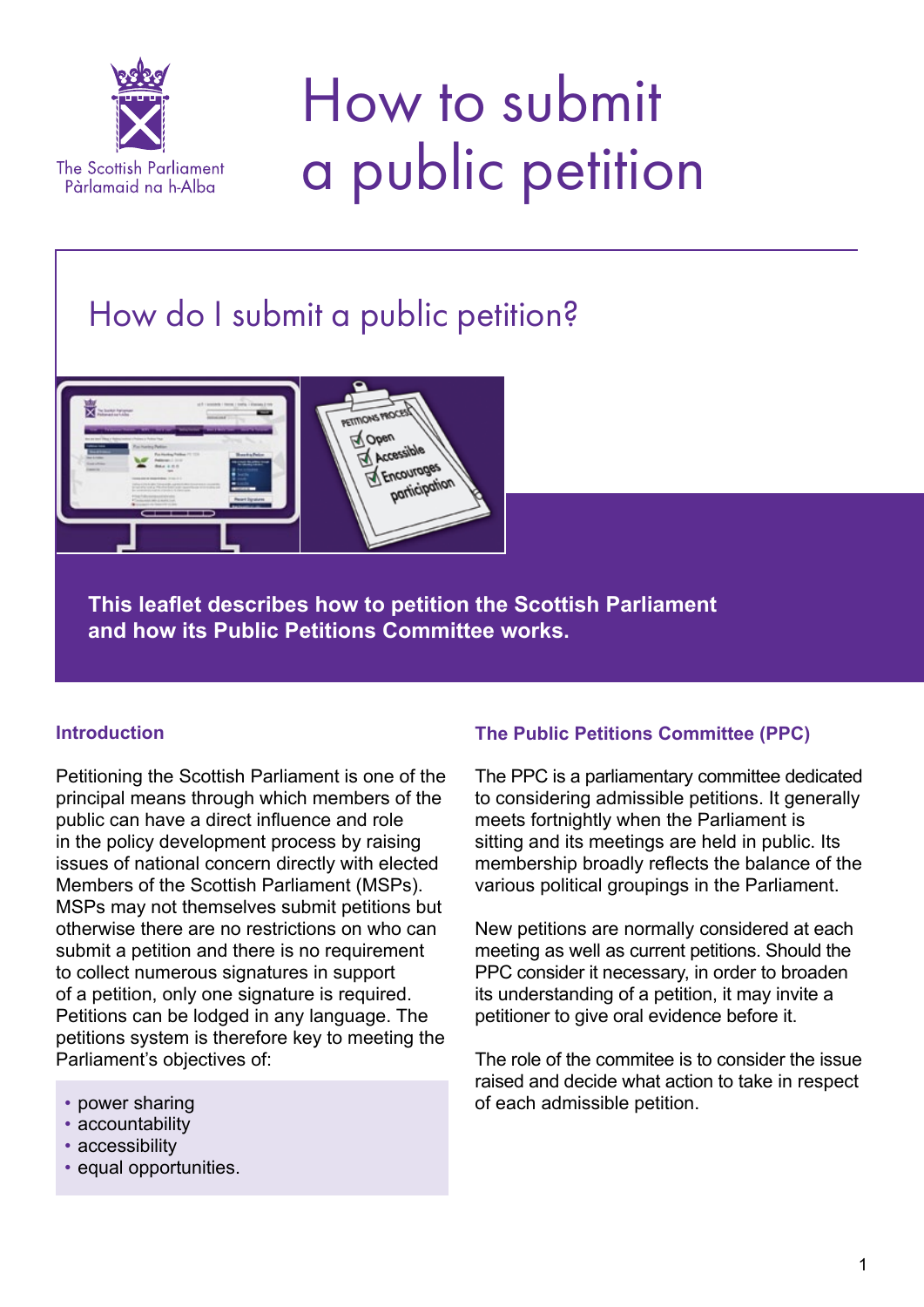This may involve hearing oral evidence from the petitioner or seeking written evidence from organisations with an interest in the issues raised e.g. the Scottish Government.

Following consideration of the written and any oral evidence, a decision will be taken as to what further action to take. The committee may refer a petition to the relevant subject committee of the Parliament for further investigation. It can also bid for parliamentary time for a petition to be debated by the whole Parliament. Having considered a petition the PPC (or the relevant subject committee) may agree that no further action is required and close it. In all cases, the petitioner will be notified of any action.

#### **Admissibility of petitions**

Petitions should raise issues which relate to matters within the Scottish Parliament's responsibility; in general these will be devolved matters. A list of devolved matters can be found at the bottom of this page.

Some issues are dealt with by the UK Parliament. These are known as reserved matters and include things like foreign policy, defence and national security, employment legislation and social security. For reserved matters petitioners may wish to raise their concerns directly with their Westminster MP or through the UK Government's petition system (http://epetitions.direct.gov.uk).

Devolved matters include:

- agriculture, forestry and fishing
- education and training
- environment
- Gaelic
- health
- housing
- law and home affairs
- local government
- natural and built heritage
- planning
- police and fire
- services • social work
- 
- sport and the arts • statistics and public
- records • tourism and economic development
- transport

A primary role of the PPC is to hold the Scottish Government to account. It has no remit to intervene in the operational decisions or actions of other public bodies in Scotland such as health boards and local authorities. A petition which requests the Parliament to do something it clearly has no power to do is inadmissible.

However, many petitions are driven by the experience of petitioners at a local level. For example, a campaign to stop a local school closure or prevent development on a local playing field. While the PPC cannot become directly involved in such matters it can ask the Scottish Government to review the wider national policies and/or guidance which govern the actions of local authorities and other public bodies.

Petitions may not ask the PPC to adjudicate on personal or commercial interests which should be determined by a court or other tribunal. Petitioners must also be able to demonstrate that there is a public interest in what they are calling for. The PPC is unable to consider petitions that bear on other matters being determined by the courts (sub judice) or which are potentially defamatory or otherwise contain offensive language. Petitions should therefore generally avoid naming individuals.

Petitioners should demonstrate that they have taken previous steps to resolve the issue raised by their petition, for example, through raising it with their MSP or local councillor or directly with the Scottish Government.

Petitions which are the same or substantially similar and which are lodged by or on behalf of the same person or organisation during the same parliamentary session shall be considered inadmissible unless more than a year has passed since the original petition was considered by the PPC.

Advice on admissibility can be obtained from the clerks to the PPC whose contact details are provided at the end. In cases of dispute, the PPC shall decide whether a public petition is admissible.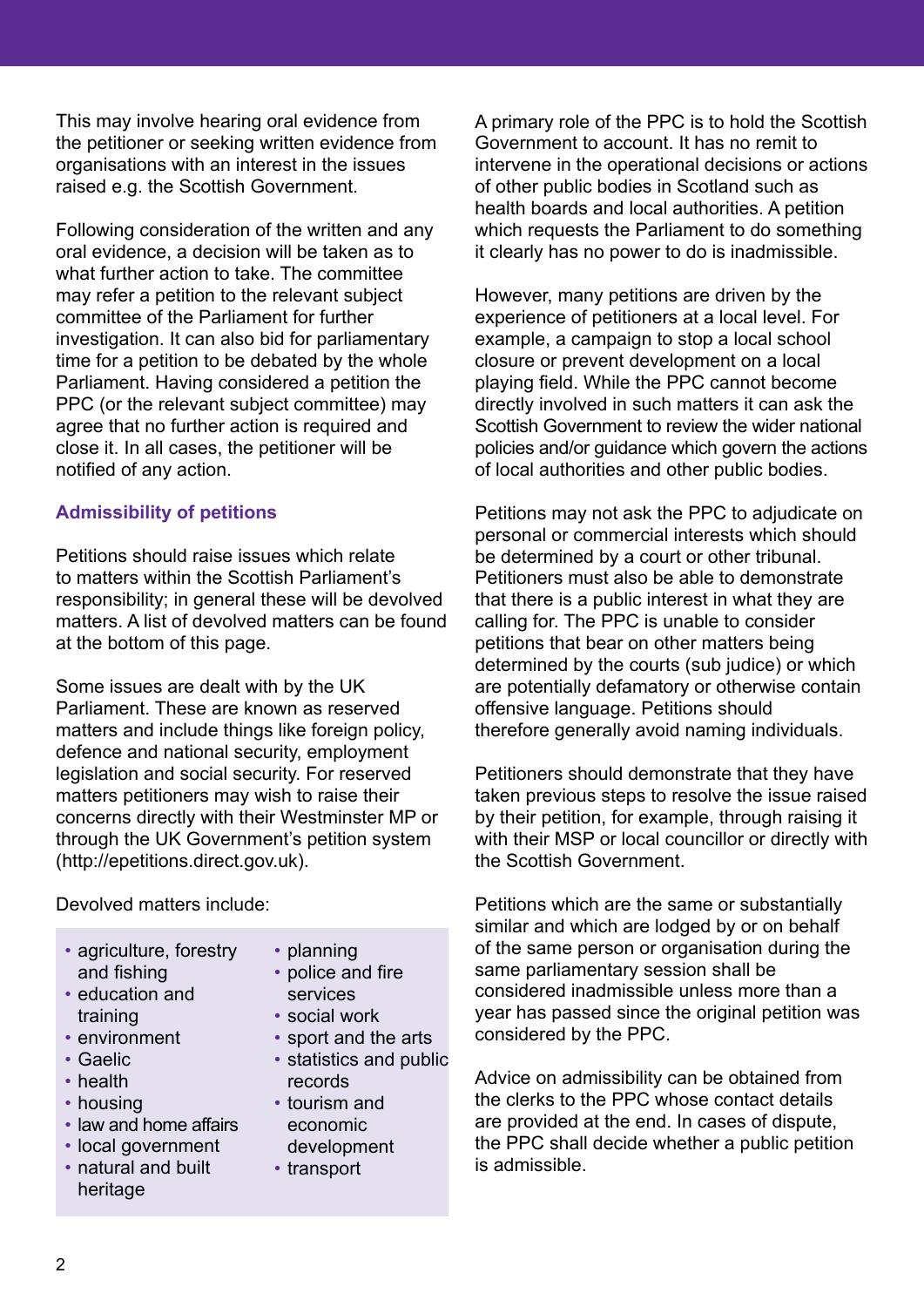#### **Outcomes**

The petitions process allows ordinary members of the public to have direct influence in the political process. Petitioning provides direct access to elected MSPs and other key policy makers. It can raise the awareness of a particular campaign and put issues on the agenda which might not otherwise be considered by the Parliament or Scottish Government.

Petitions can inform the scrutiny of legislation, lead to changes in the law, or be considered as part of a wider parliamentary or governmental review of policy. They can stimulate parliamentary debate and discussion and can result in policy changes by the government and/or other public bodies.

#### **How do I submit a petition?**

Petitions should be submitted using the online system or the template on the Parliament's website. Petitions should include the following information:

- Details of the principal petitioner: Your name, a contact address where all correspondence will be sent to, and an email address (only the petitioner's name will be published).
- Text of petition: state clearly and concisely what action you want the Parliament to take.
- Additional information: provide additional information relevant to your petition and the reasons why you consider the action requested to be necessary. This information will be made available to the PPC prior to its consideration of your petition and should be limited to no more than three sides of A4.
- Action taken before submitting the petition: provide a summary of the action you have taken to resolve the issue of concern including details of elected representatives you have approached.
- Appearing before the PPC: the PPC may invite you to appear before it to speak in support of your petition and answer questions that Members may have. You should indicate whether you are willing to do so.

Completed petitions should be submitted to the clerking team. Section 100 of the Postal Service Act 2000 provides that petitions can be posted to the Parliament free of charge if handed in at a post office. To make use of this service, petitions should be clearly marked "Petition to the Scottish Parliament" and should use the postal address provided overleaf. Where possible electronic submission is encouraged (see email address below). Petitions should not include:

- offensive, intemperate, inflammatory, sarcastic or provocative language or language to which those reading could reasonably take offence
- false or defamatory statements
- information which is protected by an interdict or court order
- commercially sensitive or confidential material
- the names of individuals, or information whereby they may be easily identified, in relation to criminal accusations.

Petitions which do not follow these guidelines will be considered inadmissible, in which case you will be informed in writing.

#### **What if I want to use my petition to gather support?**

The [online system](www.scottish.parliament.uk/gettinginvolved/petitions) enables you to promote your petition on the internet from where you can attract a wider audience and gather names in support before it is formally lodged for consideration by the PPC.

Online petitions can be hosted on the website for an agreed period, usually between four and six weeks.

During this time each online petition can enable visitors and supporters to discuss and debate the petition and related issues. Petitioners should provide some initial comments to stimulate online discussion.

When the period for hosting the online petition is over, it is formally lodged and will be scheduled for consideration by the committee.